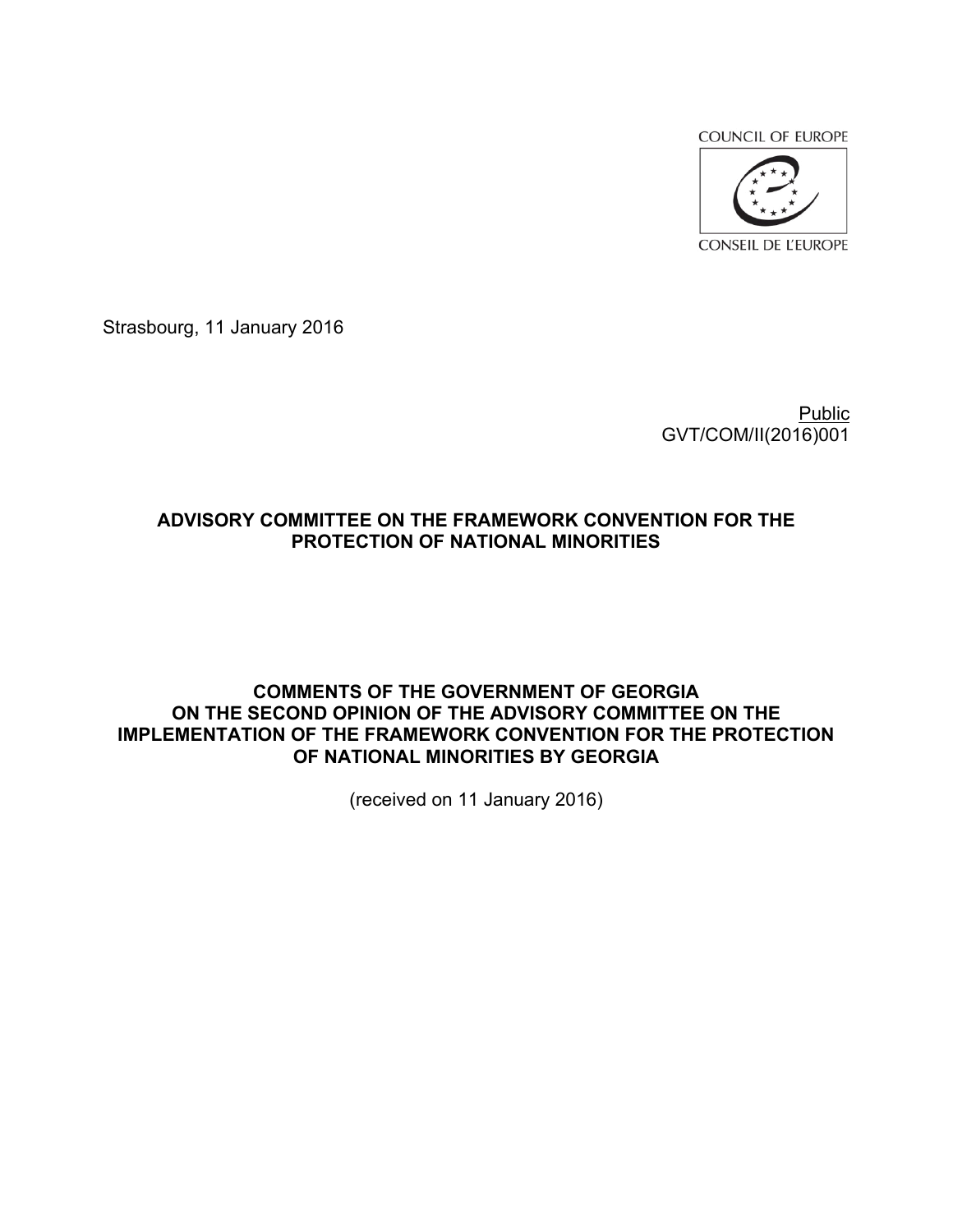## **Comments by Georgia on the Second Opinion on Georgia of the Advisory Committee on the Framework Convention for the Protection of National Minorities**

## **Comments by the Office of the State Minister of Georgia for Reconciliation and Civic Equality:**

**P. 4, Para. 8 –** De- facto Abkhaz authorities pose difficulties and problems to the process of teaching Georgian language. Since September 1<sup>st</sup>, 2015 education in native Georgian language for ethnic-Georgians was suspended for 1-4 grades students at 11 Georgian schools of Gali district; it was substituted by Russian language, respectively. Since 2008, according to Abkhazian curriculum, Georgian language is taught as an ordinary subject and Georgian textbooks are forbidden in those schools that are located in Tkvarcheli and Ochamchire districts. Academic process runs by using textbooks prepared for Russian schools. Similarly, Tskhinvali region/South Ossetia faces serious problem- Ossetian language is gradually replaced by Russian. In terms of receiving appropriate education, ethnic-Georgians of Akhalgori district have problems as well.

**P. 16, Para. 50 - State Strategy for Civic Equality and Integration and Action Plan for 2015-2020** was adopted by the Government of Georgia on August 17, 2015. The new Strategy is based upon the principle of equality and *"more diversity, more integration"* approach and aims at contributing to the provision of equality; ensuring ethnic minorities' full-fledged participation in all spheres of public life; and preserving national minorities' culture and identity. The process of elaboration of the document has been open and transparent and allowed active participation of the stakeholders interested and working in the field. The strategy and action plan were considered and discussed with the Council of National Minorities, representatives of local civil society and international organizations, Human Rights and Civic Integration Committee of the Georgian Parliament, political parties and experts, also the representatives of ethnic minorities especially in the regions. International expertise of the document was provided by the Office of the OSCE High Commissioner on National Minorities.

**P. 23, Para. 75 -** In July 2015 the Georgian Government adopted the **Law on State Language**. Prior to this, the document was widely considered and discussed among state agencies, civil society organizations, also experts and international organizations. The adopted Law includes the definition of the "language of national minorities" and the provisions for the use of minority languages in the municipalities compactly populated by ethnic minorities.

#### **Comments by the Ministry of Justice of Georgia:**

**P. 9, Para. 25 -** the Government of Georgia (GoG) kindly clarifies that the State Strategy on Civic Equality and Integration and its respective Action Plan for 2015-2020 includes the activity ensuring the awareness raising amongst the Public officials on the antidiscrimination standards and the relevant redress mechanisms in order to promote the effective implementation of the antidiscrimination law. The Ministry of Justice of Georgia has targeted the regions compactly settled by minority communities where the trainings on antidiscrimination law will be conducted (objective: 1.6.2.)

**P. 10, Para. 30** - the Government of Georgia (GoG) kindly clarifies that since 2011 the Public Service Development Agency of the Ministry of Justice of Georgia in cooperation with Innovation and Reform Center (IRC) and European Center for Minority Issues (ECMI) has been implementing activities in order to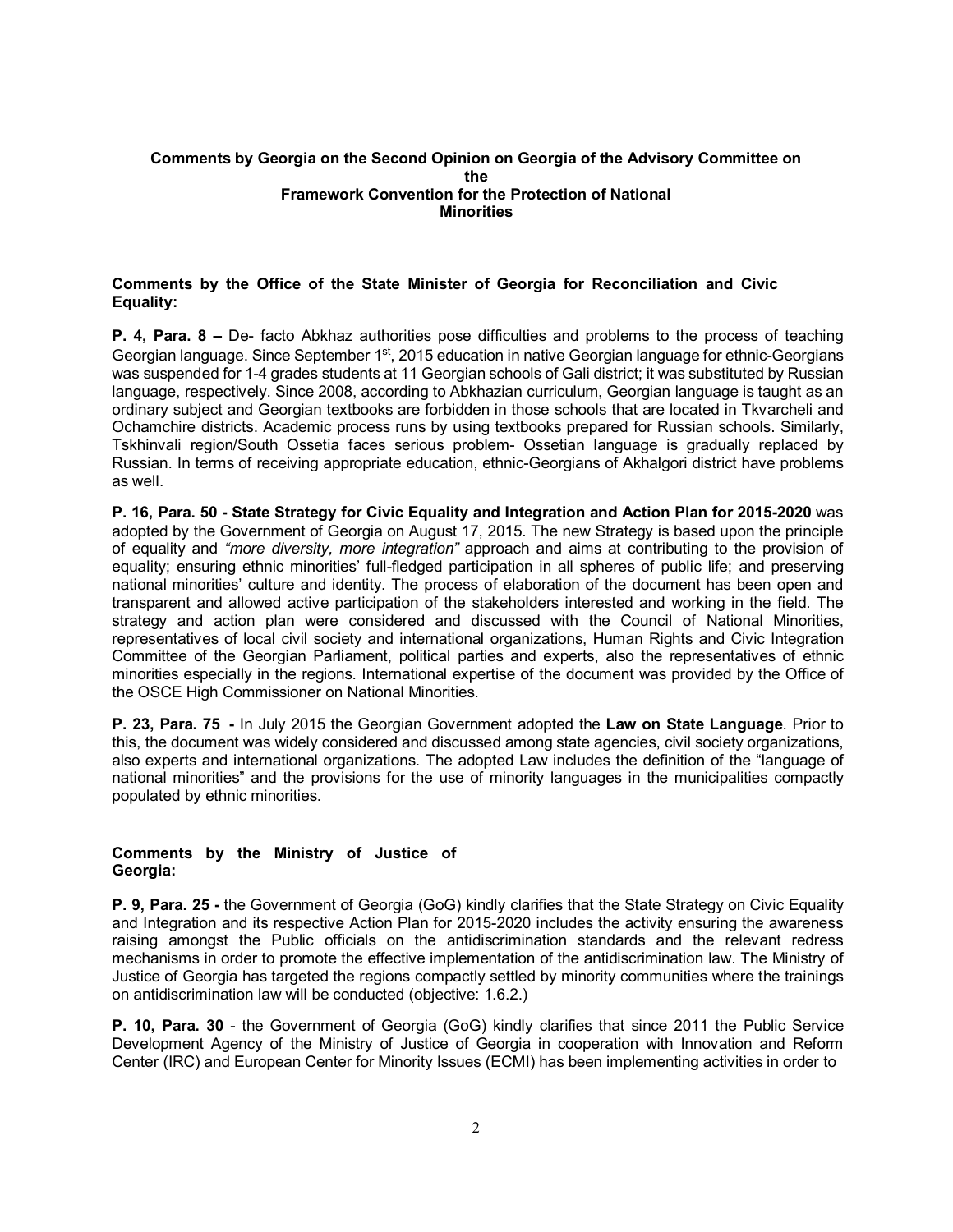manage with the problem of Roma population registration and therefore to ensure legal support to respective Roma people.

According to the statistical data for 2011-2015 provided by the IRC, the Public Service Development Agency of the Ministry of Justice of Georgia registered up to 63 Roma.

In addition the special Working Group composed of the representatives of all relevant ministries, international organizations and NGOs working on the problems of children was established by the Interagency Council on Combating Trafficking in Persons in November, 2014. The purpose of the working group was to identify main threats faced by children working and living in the streets and propose effective measures to tackle with these threats. The working group elaborated the legal amendments that address main problems related to the children living and working in the street. As a result, legislative framework for the identification of children and providing them with identification documents will be put in place.

The amendments were approved by the Council on 23 December 2015 and will be initiated in January 2015.

**P. 10, Para. 31** - the GoG kindly clarifies that the number of voluntary repatriates who returned to Georgia on their own, not under the repatriation law, is unknown as they did not apply for the repatriate status before the Public Service Development Agency (PSDA) under the Ministry of Justice. However, underage voluntary repatriates are being granted the special residence permits upon the motion of the Minister of Internally Displaced Persons from the Occupied Territories, Accommodation and Refugees.

With respect to the second part of the para. 31, which concerns acquiring citizenship by the persons with a repatriate status, the Organic Law of Georgia on Georgian Citizenship specifically stipulates (article 14, para. 2), that persons with a repatriate status are entitled to apply for the Georgian citizenship under the simplified procedure. Those persons shall be granted Georgian citizenship under the simplified procedure in accordance with the Decree of the President of Georgia. Therefore, the general requirements for acquiring citizenship set forth in Article 12 (an adult can be granted Georgian citizenship if (s)he has lawfully resided in Georgia for the last 5 consecutive years; the applicant knows the official language of Georgia, the history of Georgia and basic principles of law; the applicant has a job and/or real estate in Georgia, or carries out business on the territory of Georgia or holds an interest or shares in a Georgian enterprise) do not apply to the people having repatriate status.

According to the article 31 of №237 Decree of the President of Georgia of 10 June, 2014 persons with a repatriate status will obtain Citizenship of Georgian pursuant to the following procedures:

- 1. A person having a repatriate status can apply to the relevant state agency with a request to receive Georgian citizenship under the simplified procedure within two years after receiving the repatriate status. The following documents shall be enclosed with the application:
	- a. A copy of birth certificate (if the person, who seeks Georgian citizenship is underage and born in foreign country)
	- b. Document verifying repatriate status
- 2. If the person having a repatriate status does not speak Georgian or English and is not physically present in Georgia, the Ministry of Internally Displaced Persons from the Occupied Territories, Accommodation and Refugees of Georgia fills up the application for granting Georgian citizenship under the simplified procedure on the basis of existing information in the electronic database and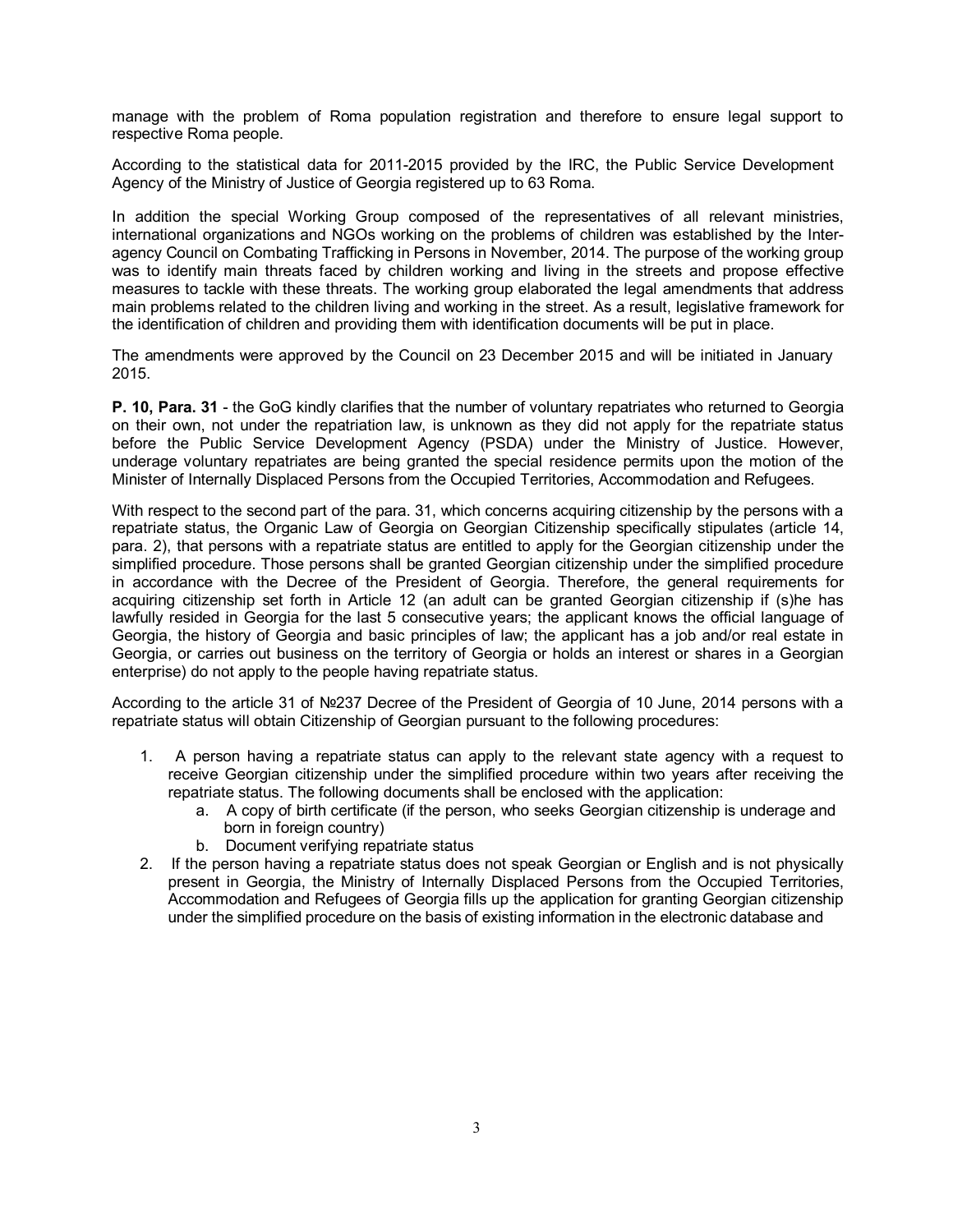sends this application electronically to the Ministry of Foreign Affairs of Georgia, which delivers this application to the relevant Georgian diplomatic missions or consulates in the foreign country.

- 3. Within the two-year period after issuance of the Decree on granting Georgian citizenship under the simplified procedure, a person having a repatriate status should present to PSDA or to the Georgian diplomatic mission or consulate abroad, an official document verifying termination of that person's citizenship of the foreign country. If the person fails to present the official document verifying termination of that person's citizenship of the foreign country within this time period without providing reasonable justification, the Decree of the President of Georgia will be considered void.
- 4. In case of violating the time period indicated in the first and third paragraphs of this Article without having reasonable justification, a person with repatriate status will no longer be eligible to receive Georgian citizenship under the simplified procedure.

#### **Statistics**

**: 2013 - 7 repatriates 2014 - 376 repatriates 2015 - 96 repatriates granted citizenship and 15 applications are still being processed Total of 472 repatriate applicants were granted Georgian citizenship.**

**P. 11, Para. 32** - the GoG kindly clarifies that currently the Commission on Citizenship Issues is mandated to assess whether granting Georgian citizenship to foreign nationals under the exceptional procedure is in compliance with the Constitution of Georgia. In particular, if there is any special circumstance, such as an outstanding contribution to Georgia made by the foreign citizen or that the granting Georgian citizenship to the person is in the national interests of the country. According to the practice established by the Commission, granting Georgian citizenship to persons currently living/have previously lived in the occupied territory of Tskhinvali region/South Ossetia and Abkhazia, is considered to be in the national interest of Georgia and they are able to acquire citizenship of Georgia through the exceptional procedure.

**P. 12, Para. 37** - the GoG kindly clarifies that information bulletins in Georgian, Azeri and Armenian languages on the regulations of the Law of Georgia on the Legal Status of Aliens and Stateless Persons were distributed in the regions populated by the ethnic minorities. Furthermore, the Minister of Justice, Ms. Tea Tsulukiani, held a number of informational meetings with the local population in Samtskhe- Javakheti region explaining the procedures of the acquiring Georgian citizenship and issuing Georgian residence permits. In Addition, the local self-government official as well as the members of the Parliament representing the region, actively collaborated with the Ministry of Justice in conducting the campaign.

**p.24, para. 84 -** the GoG kindly clarifies that the Georgian legislation is accessible to any interested person through official Internet portal [www.matsne.gov.ge.](http://www.matsne.gov.ge/) Most of the legal acts are also in English and Russian languages. In addition, information on the regulations of restoration procedures of historical surnames can be obtained from PSDA's remote service units, telephone consultation centers of the Public Service Hall, as well as from the local branches of Public Service Hall and territorial units of PSDA.

Representatives of the Yezidi community living in Georgia, along with other Georgian citizens, have the right to apply for restoration of their historical surnames, provided that they present sufficient evidence,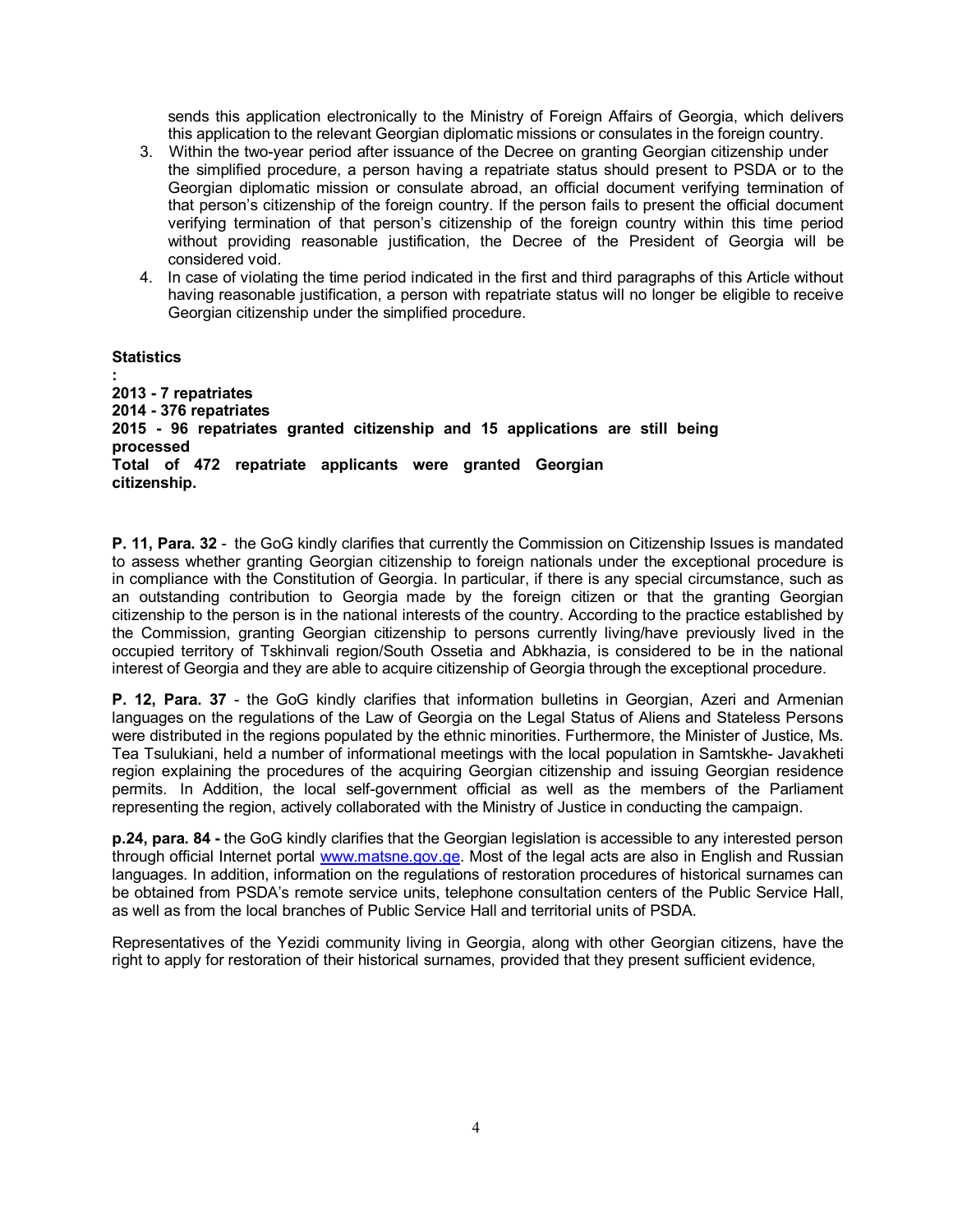which verifies their belonging to that surname. Representatives of PSDA held a number of informational meetings for the Yezidi community, where the latter received detailed information about required procedures and documents, which have to be submitted for restoration of the historical surname.

As to the change of the first name, it has to be noted, that upon receipt of the identification document, a person has an opportunity to request his first name to be spelled with the Georgian characters in accordance with transliteration specific to his own ethnic or language group. Moreover, any adult Georgian citizen and non-citizen, who has legal status in Georgia and whose birth is registered in Georgia, has the right to change his/her first name once.

**P.25, Para. 86 -** The GoG kindly clarifies that currently when registering civil acts in regions populated by ethnic minorities, where previously civil acts where issued in foreign (primarily Russian) language in accordance with transliteration specific to particular ethnic or language group, PSDA takes citizen requests into consideration and issues documents in the Georgian language with the spelling as close to the language characteristics of that ethnic group as possible.

**P.30, Para. 108 -** The Government of Georgia (GoG) affirms that the Georgian language proficiency is significant for the full integration of persons belonging to national minorities in the society. The authorities have undertaken appropriate measures towards promoting the learning of Georgian language. In particular, in 2015 under the initiative of the Minister of Justice of Georgia, a Georgian Language Course for ethnic minorities commenced in four Community Centers (Poka, Kabali, Sartichala, Kvareltskali). The Project was implemented with the financial support of United Nations Development Programme (UNDP). The Course is tailored to the needs of the local population and mainly uses the methods that assist the participants in developing speaking skills. After the successful completion of the course, up to 90 participants received special certificates from PSDA and Training Center of Justice.

The Ministry of Justice of Georgia plans to continue Georgian Language Courses for ethnic minorities.

**P. 32, Para. 120 -**The Government of Georgia (GoG) kindly clarifies that the necessity of positive measures for promoting the representation of national minorities in public administration as a part of the State responsibilities set out in the State Strategy on Civic Equality and Integration and its respective Action Plan for 2015-2020 (objective: 1.3.4.). In particular, the Ministry of Justice of Georgia is organizing the Internship Programme for the national/ethnic minorities in the Community Centers located in the minority inhabited regions of Georgia. The Programme will be implemented in 2016-2017.

**P.34, Para. 127 -** The GoG states that access to social services for persons belonging to national minorities is being facilitated by the authorities. The development of community centers in the minority inhabited regions of Georgia is one of important and large-scale initiatives of the Public Service Development Agency of the Ministry of Justice of Georgia. Community centers enable local population to get more than 200 public and private services without leaving their villages. However, the Government acknowledges the language barriers that sometimes hinder the access to the public services for persons belonging to national minorities. In order to address this challenge, the Ministry of Justice of Georgia under the State Strategy on Civic Equality and Integration and its respective Action Plan for 2015-2020 (objective: 1.3.3) is undertaking a responsibility to spread the informational leaflets (prepared by the relevant authorities) on public services and ongoing state programs (Psycho-social programs, educational programs, new legal regulations) in the minority languages through the Community Centers.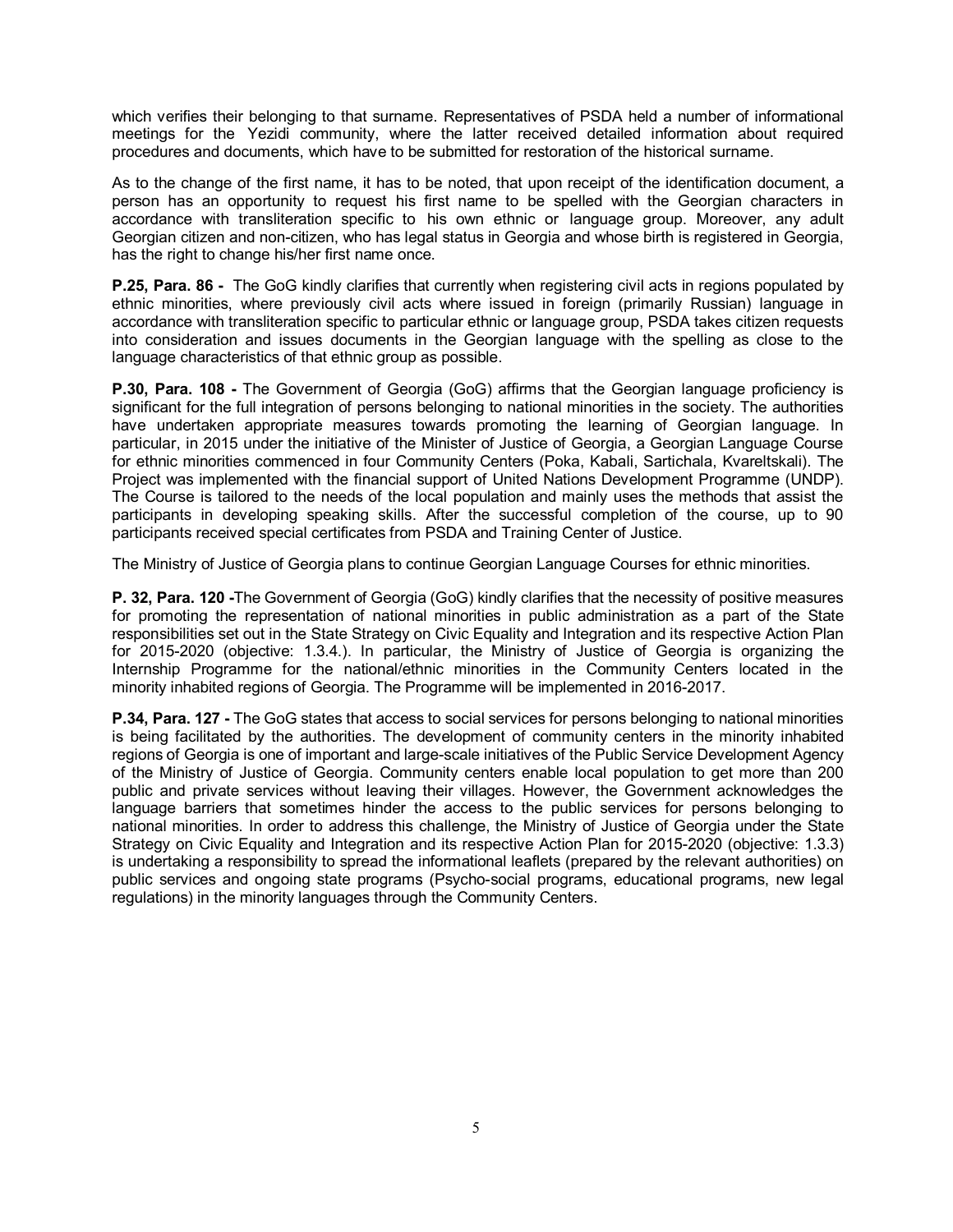#### **Comments by the Ministry of Culture and Monument Protection of Georgia**

**PP. 12-13, Para 40, 41. -**The culture of the ethnic minorities living in Georgia has an ancient history of coexistence with the Georgian culture. Representatives of Jewish, Russian, Armenia, Azeri and other nationalities have had professional and amateur theatres, folk ensembles, periodicals, libraries, art schools, and cultural centers in Georgia. The above organizations facilitate the retention of cultural diversity of the national minorities, the existence of intercultural dialogue, and protection of personal rights and freedoms, including the right of expression, as stipulated by the Constitution of Georgia.

Since 2009, of the above organizations, those founded in the form of Public Law Legal Entities (LEPL), like other state organizations subordinated to the Ministry, have been included on the list of subsidized organizations with a common Code. It must be noted that in 2004-2009, financing national minority organizations, just like other organizations, has shown a trend of increase.

Also in 2009, the Ministry of Culture and Monument Protection of Georgia developed a Program of Support for the Culture of National Minorities, within the framework of which many interesting initiatives are being financed.

On the base of several organizations, which were included on the list of subsidized organizations, founded in the form of LEPL, support for the protection and development, popularization, and self-expression of the minority culture and its further integration into the Georgian space are being implemented. These organizations are: David Baazov Historical Ethnographic Museum of Georgia, Mirza Patali Akhundov Azeri Culture Museum, Smirnov Memorial Museum, Tbilisi Petros Adamyan Armenian Theatre, Tbilisi Heydar Aliyev Azeri Theatre, and LEPL Al. Griboedov Russian Dramatic Theatre.

From 2004-2015 the Ministry of Culture and Monument Protection was responsible for the financial support of a number of periodicals written in the languages of and produced by the national minorities living in Georgia. As the topics contained within these periodicals was often of a non-cultural type, it was decided in 2015 to bring them under the financial umbrella of the Office of the State Minister for Reconciliation and Civic Equality.

We offer the statistics of support for the national minority cultures, sorted by years, from 2007 to 2015. During this period, the Ministry of Culture and Monument Protection of Georgia supported a variety of initiatives and projects.

Support to the Culture of National Minorities is just one of the many priority directions of the Ministry of Culture and Monument Protection of Georgia. According to this specific priority, the Ministry of Culture has financed a large number of initiatives of many non-legal organizations. There are musical performances, exhibitions, books published and more. All information of our finance system is available on the website of the Ministry of Culture: [www.culture.gov.ge.](http://www.culture.gov.ge/) In recognition of the need to increase support and further stimulate awareness of national minority cultures, in 2016 numerous competitions and projects, particularly in the regions are planned to be implemented.

Referring to Article 5 of the "Framework Convention, Support for the Preservation and Development of the Culture and Identity of Persons Belonging to National Minorities", we would like to give more clarification with regards the current condition of the safeguarding of cultural heritage of minorities.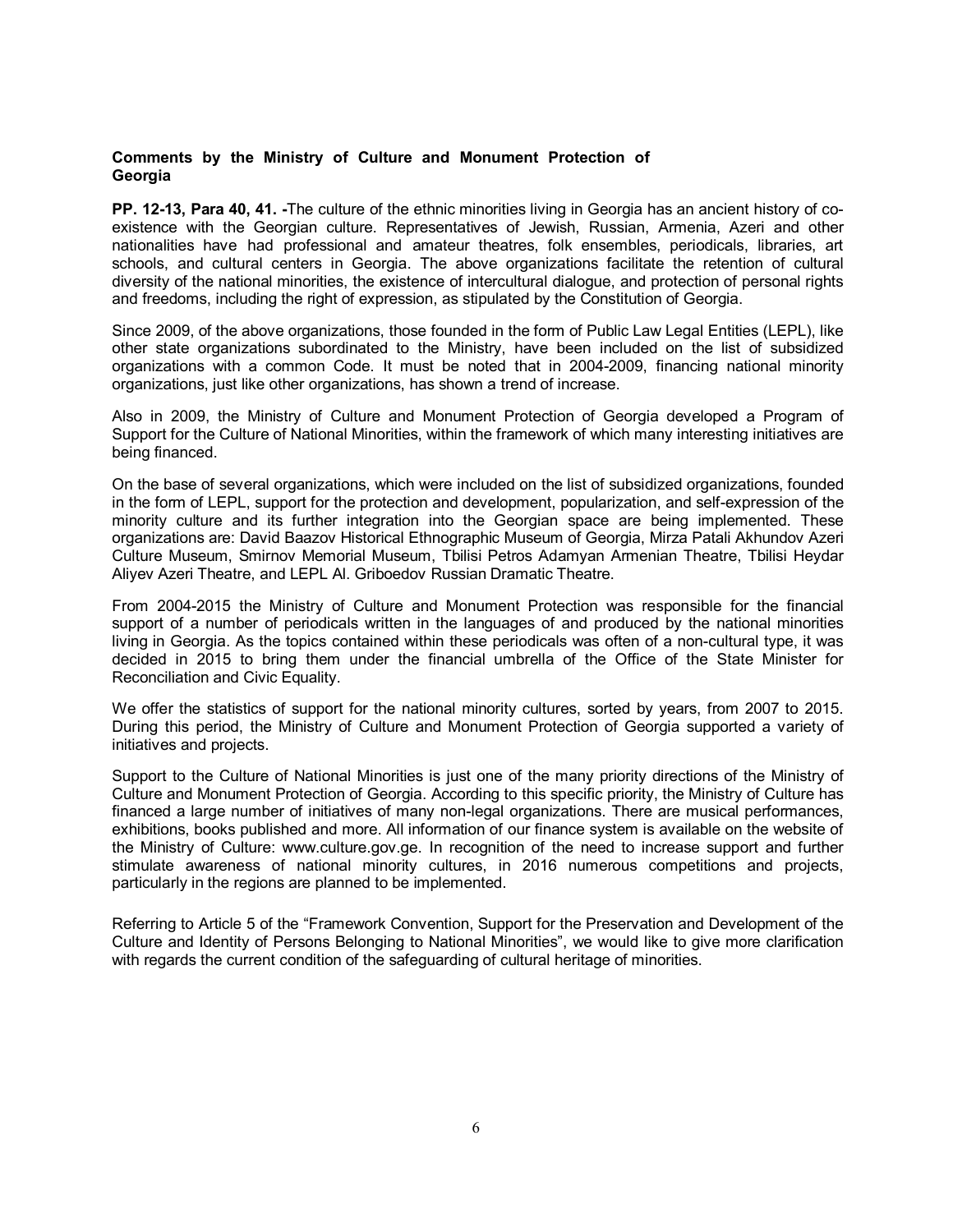Based on the Cultural Heritage Law of Georgia, the National Agency for Cultural Heritage of Georgia (an operational organization under the Ministry of Culture and Monument Protection, responsible for the implementation of the state policy in the cultural heritage field) implements all relevant actions to study, maintain and preserve the whole cultural heritage existing in the country regardless of the ethnic background of these assets, in particular it:

Regarding the conservation and rehabilitation of the cultural heritage monuments, the main criteria to prioritize in the annual state budget of cultural heritage is the urgency and instability of the structures, as well as the high interest and needs of development of the place from society; high priority is given also to the World Heritage sites to improve their state of conservation and implement World Heritage Convention.

In recent years, the most significant projects aimed to study, conserve and rehabilitate have been implemented in regard of historical Iranian, Turkish (Ottoman), Jewish, Armenian, German, and Azerbaijan cultural heritage. It should underlined that to achieve the best results for the projects, in most cases, the projects are implemented through the active involvement of the best experts invited from these countries.

## **Comment by the Ministry of Internally Displaced Persons from the Occupied Territories, Accommodation and Refugees of Georgia**

**P. 10, Para 31.** - It should be mentioned, that Meskhetians who arrived in Georgia disregarding the Law of Georgia on "Repatriation of Persons forcefully sent into exile from the Soviet Socialist Republic of Georgia by the Former USSR in the 40's of the 20th Century" are under the scope of the Law on "Legal Status of Aliens and Stateless Persons", governing the basics of their legal stay in Georgia and the procedures for granting of a residence permit. Their citizenship granting issue is regulated by the "Organic Law of Georgia on the Citizenship".

On 12 September, 2014, Georgian Government adopted a decree on the "State Strategy of Repatriation of Persons forcefully sent into exile from the Soviet Socialist Republic of Georgia by the Former USSR in the 40's of the 20th Century", which aims to coordinate the process of dignified and voluntary return of the persons with repatriate status and foster integration of repatriates in Georgian civil society. Currently, drafting process of the strategy action plan is completed and internal inter-institutional agreement processes in the Government of Georgia are underway.

Granting citizenship through a simplified procedure for the persons with repatriate status is defined by the Organic Law of Georgia on "Georgian Citizenship" and the "Regulation on Consideration and Resolve of the Issues on Georgian Citizenship", which is approved by the Edict of the President of Georgia N237 on 10 June, 2014. According to aforementioned Edict, after being granted Georgian citizenship, that person is obliged to relinquish the citizenship of the other country within 2 years. Hence, issues related withdrawal from Azerbaijani Citizenship is beyond the competence of Georgia.

#### **Comment by the Central Election Commission of Georgia**

**P. 31, Para. 115. -** The Central Election Commission (CEC) of Georgia ensured translating the ballot papers, voter' lists, handbooks for the Precinct Election Commission members and other important electoral documentation for the representatives of national minorities during the general elections, as well as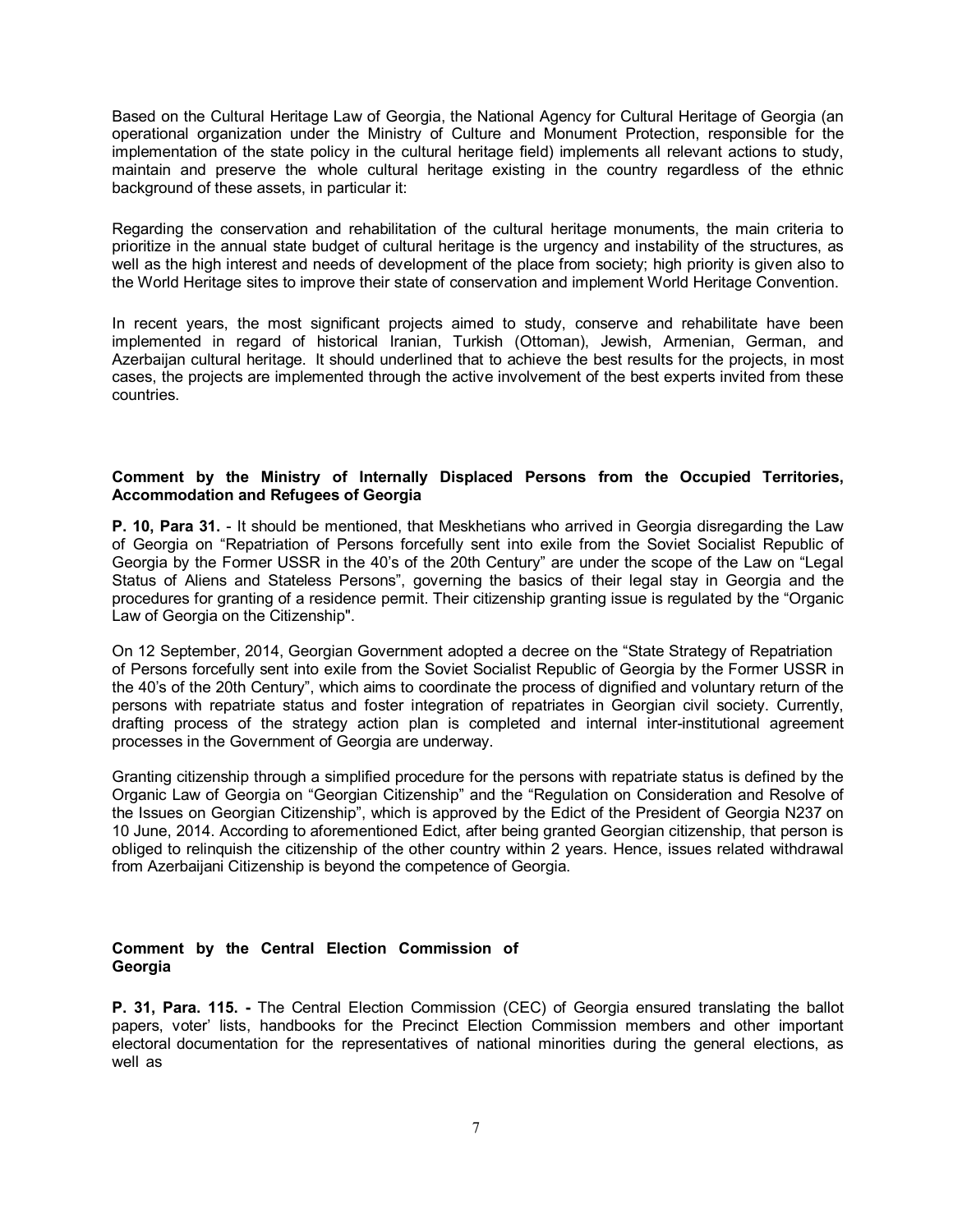Parliamentary By-elections, 2015. The CEC actively used media means for the purpose of voter information. In addition, the CEC Training Center issued grants for the non-governmental organizations to ensure information and engagement of national minorities in elections. The CEC offered the voters of national minorities with the important services – receive information related to election issues through the CEC contact center and the opportunity to verify data in the voters' list on their own languages through the CEC official webpage.

#### **Comment by the State Agency for Religious Issues**

**P. 20, Para. 66** - The State Agency for Religious Issues notes that the narrative part of the Report, includes factual and analytical inaccuracies on some issues that needs clarification. The Agency, in accordance with its statute, represents the recommendatory body between the Religious Organizations and the State, thus the Agency is actively cooperating with all religious organizations, which are represented in the religious council of the PDO, on individual as well as interreligious basis.

#### **Comment by the Ministry of Internal Affairs of Georgia**

**P. 18, Para. 57 -** According to the principle of equality before the law, the state has a positive and negative obligation to prevent (including in private sector) direct or indirect discrimination. It also comprises the state's obligation to declare illegal and prohibit any propaganda for hostility, racial, ethnic, national, religious hatred (hate speech), which, is not protected under the freedom of expression.

According to the defensive democracy, paradox of abusing democratic values, which results in destruction of democracy and its liberal values and tolerance itself, should be avoided. Under the Article 17 of the European Convention of Human Rights, "Nothing in this Convention may be interpreted as implying for any State, group or person any right to engage in any activity or perform any act aimed at the destruction of any of the rights and freedoms set forth herein or at their limitation to a greater extent than is provided for in the Convention."

Article 4 of "International Convention on the Elimination of All Forms of Racial Discrimination" requires that states parties "Shall declare an offence punishable by law all dissemination of ideas based on racial superiority or hatred, incitement to racial discrimination, as well as all acts of violence or incitement to such acts against any race or group of persons of another colour or ethnic origin." Whereas, article 20 of "International Covenant on Civil and Political Rights" entails signatories to prohibit "advocacy of national, racial or religious hatred that constitutes incitement to discrimination, hostility or violence." Prohibition of hate speech has also been recommended by European Commission against Racism and Intolerance (ECRI) in its Report on Georgia (2010).

Georgian legal framework provided only for general discriminatory facts to be punishable and did not contain any sanctions for hate speech, which may result in large scale and graver consequences. In order to fill the gap, the MoIA elaborated a draft law, which envisaged a legal liability for inciting the hatred and any advocacy for violence in written or oral form or by other means of expression, which aims at incitement to hostility between racial, religious, national, ethic, social, political and/or other groups.

Notwithstanding with the fact, that the draft provision envisaged international practice of leading European countries (Germany, Austria, Estonia, Hungary, etc.), it received some critical comments from